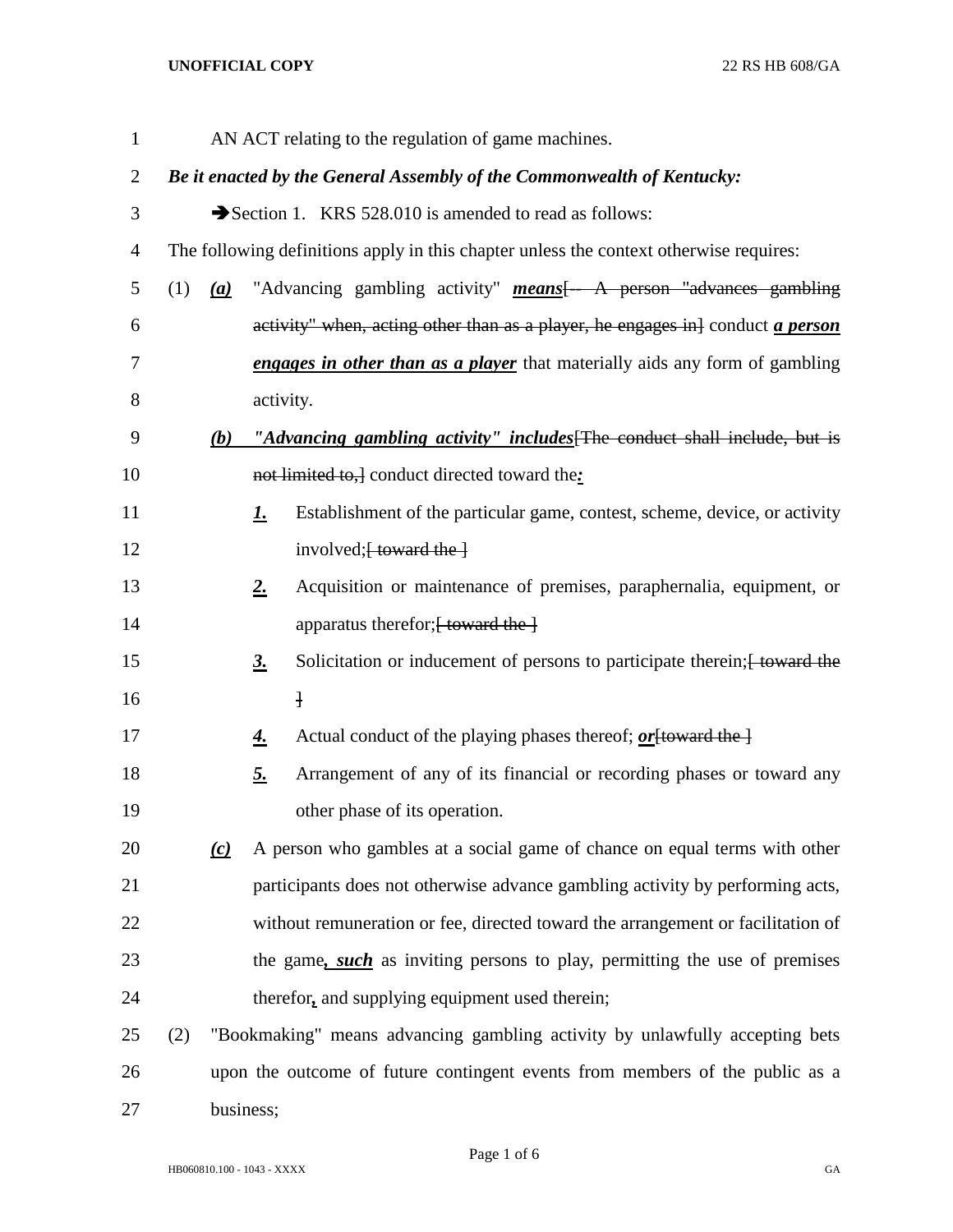## **UNOFFICIAL COPY** 22 RS HB 608/GA

| $\mathbf{1}$   | (3) |     | "Charitable gaming" means games of chance conducted by charitable organizations |
|----------------|-----|-----|---------------------------------------------------------------------------------|
| $\overline{2}$ |     |     | licensed and regulated under the provisions of KRS Chapter 238;                 |
| 3              | (4) | (a) | "Gambling" means staking or risking something of value upon the outcome of      |
| $\overline{4}$ |     |     | a contest, game, gaming scheme, or gaming device which is based upon an         |
| 5              |     |     | element of chance, in accord with an agreement or understanding that            |
| 6              |     |     | someone will receive something of value in the event of a certain outcome. A    |
| 7              |     |     | contest or game in which eligibility to participate is determined by chance and |
| 8              |     |     | the ultimate winner is determined by skill shall not be considered to be        |
| 9              |     |     | gambling.                                                                       |
| 10             |     | (b) | Gambling shall not <i>include</i> : [mean]                                      |
| 11             |     |     | Any contest, gaming, or wager that is licensed, authorized, permitted,<br>1.    |
| 12             |     |     | <u>or regulated by:</u>                                                         |
| 13             |     |     | The Kentucky Lottery Corporation under KRS Chapter 154A;<br>а.                  |
| 14             |     |     | <b>The Kentucky Horse Racing Commission under KRS Chapter</b><br>b.             |
| 15             |     |     | 230:                                                                            |
| 16             |     |     | The Department of Charitable Gaming under KRS Chapter 238;<br>$\mathcal{C}$ .   |
| 17             |     |     | or [Charitable gaming which is licensed and regulated under the                 |
| 18             |     |     | provisions of KRS Chapter 238]                                                  |
| 19             |     |     | Amendment to the Kentucky Constitution or action of the<br>d.                   |
| 20             |     |     | <b>General Assembly after January 1, 2022; or</b>                               |
| 21             |     |     | The use or operation of any devices or machines that are excluded<br>2.         |
| 22             |     |     | from subsection (5) of this section;                                            |
| 23             | (5) |     | "Gambling device" means:                                                        |
| 24             |     | (a) | Any so-called slot machine or any other machine or mechanical device an         |
| 25             |     |     | essential part of which is a drum or reel with insignia thereon, and which      |
| 26             |     |     | when operated may deliver, as a result of the application of an element of      |
| 27             |     |     | chance, any money or property, or by the operation of which a person may        |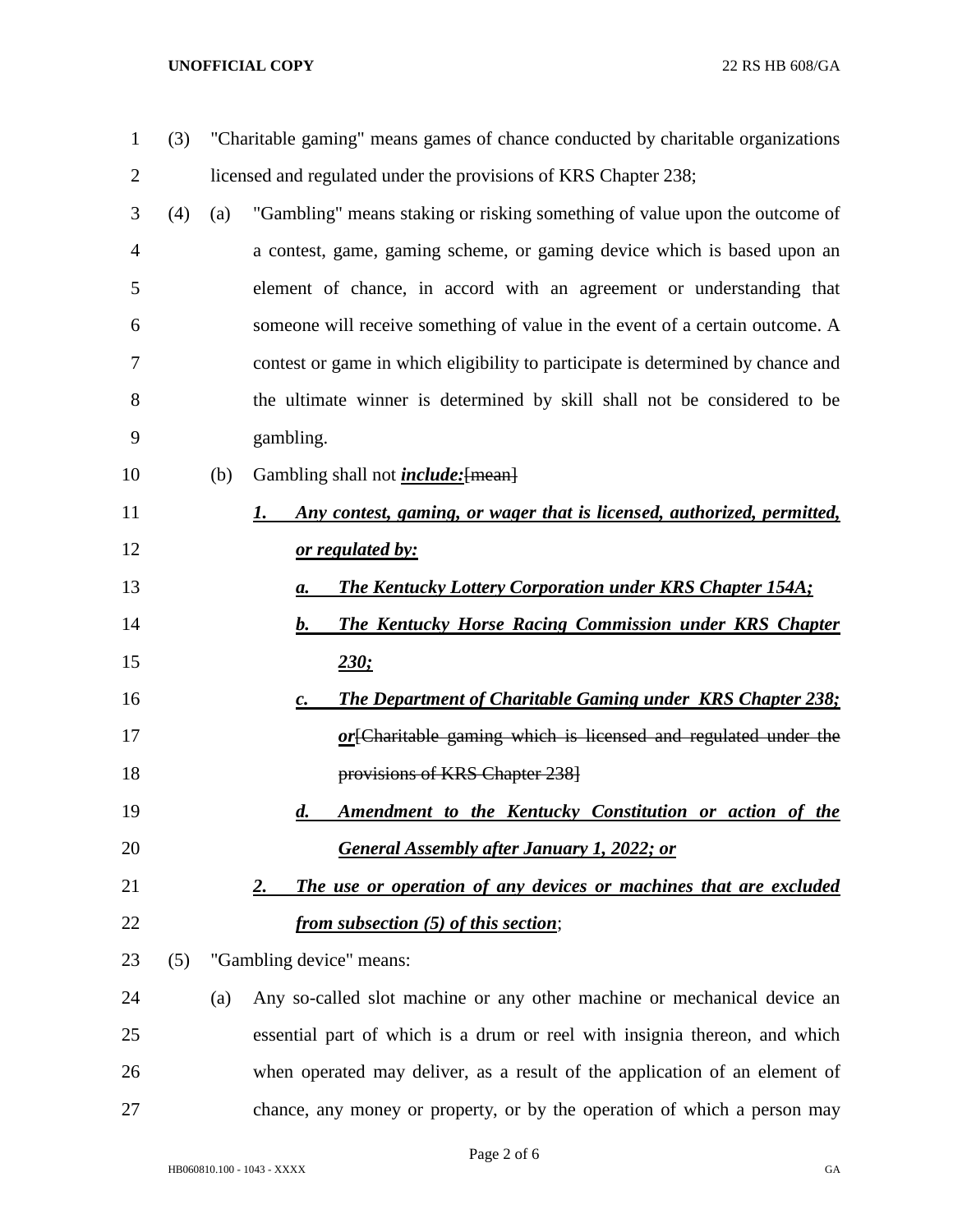become entitled to receive, as the result of the application of an element of chance, any money or property;

- (b) Any mechanical or electronic device permanently located in a business establishment, including a private club, that is offered or made available to a person to play or participate in a simulated gambling program in return for direct or indirect consideration, including but not limited to consideration paid for Internet access or computer time, or a sweepstakes entry, which when operated may deliver as a result of the application of an element of chance, any money or property, or by the operation of which a person may become entitled to receive, as the result of the application of an element of chance, any money or property; or
- (c) Any other machine or any mechanical or other device, including but not limited to roulette wheels, gambling tables and similar devices, designed and manufactured primarily for use in connection with gambling and which when operated may deliver, as the result of the application of an element of chance, any money or property, or by the operation of which a person may become entitled to receive, as the result of the application of an element of chance, any 18 money or property;
- 19 (d) <del>[But, ]</del>The following shall not be considered gambling devices within this definition:
- 1. Devices dispensing or selling combination or French pools on licensed, regular racetracks during races on said tracks;
- 2. Devices dispensing or selling combination or French pools on historical races at licensed, regular racetracks as lawfully authorized by the Kentucky Horse Racing Commission;
- 3. Electro-mechanical pinball machines specially designed, constructed, set up, and kept to be played for amusement only. Any pinball machine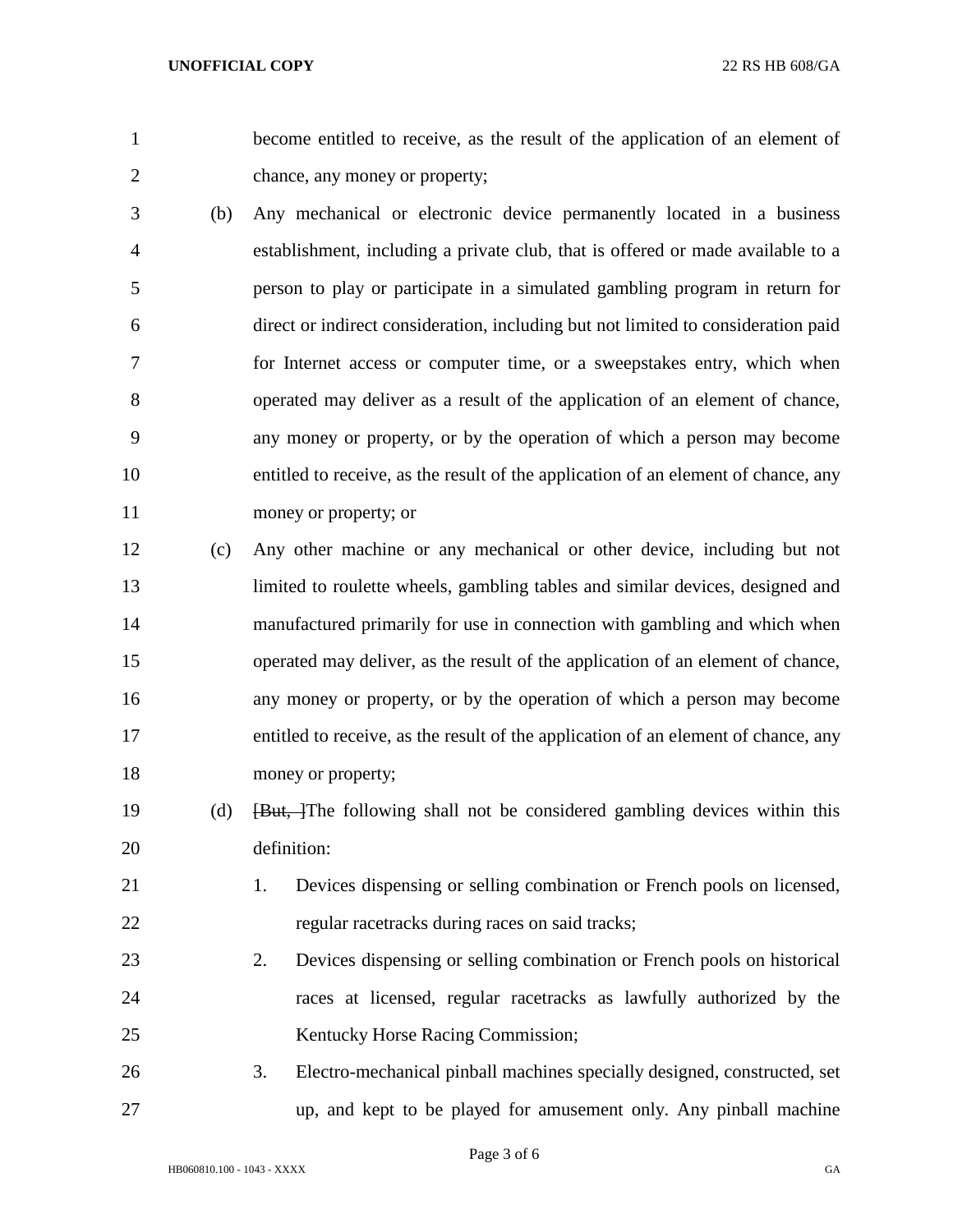| $\mathbf{1}$   |           | shall be made to receive and react only to the deposit of coins during the |
|----------------|-----------|----------------------------------------------------------------------------|
| $\overline{2}$ |           | course of a game. The ultimate and only award given directly or            |
| 3              |           | indirectly to any player for the attainment of a winning score or          |
| 4              |           | combination on any pinball machine shall be the right to play one (1) or   |
| 5              |           | more additional games immediately on the same device at no further         |
| 6              |           | cost. The maximum number of free games that can be won, registered,        |
| 7              |           | or accumulated at one (1) time in operation of any pinball machine shall   |
| 8              |           | not exceed thirty (30) free games. Any pinball machine shall be made to    |
| 9              |           | discharge accumulated free games only by reactivating the playing          |
| 10             |           | mechanism once for each game released. Any pinball machine shall be        |
| 11             |           | made and kept with no meter or system to preserve a record of free         |
| 12             |           | games played, awarded, or discharged. Nonetheless, a pinball machine       |
| 13             |           | shall be a gambling device if a person gives or promises to give money,    |
| 14             |           | tokens, merchandise, premiums, or property of any kind for scores,         |
| 15             |           | combinations, or free games obtained in playing the pinball machine in     |
| 16             |           | which the person has an interest as owner, operator, keeper, or            |
| 17             |           | otherwise; $\left\{ -\text{or} \right\}$                                   |
| 18             | 4.        | Devices used in the conduct of charitable gaming; or                       |
| 19             | <u>5.</u> | Any device used and authorized by KRS Chapter 154A, 230, or 238;           |
| 20             | (6)       | "Lottery and gift enterprise" means:                                       |
| 21             | (a)       | A gambling scheme in which:                                                |
| 22             | 1.        | The players pay or agree to pay something of value for chances,            |
| 23             |           | represented and differentiated by numbers or by combinations of            |
| 24             |           | numbers or by some other media, one (1) or more of which are to be         |
| 25             |           | designated the winning ones; and                                           |
| 26             | 2.        | The ultimate winner is to be determined by a drawing or by some other      |
| 27             |           | method based upon the element of chance; and                               |

Page 4 of 6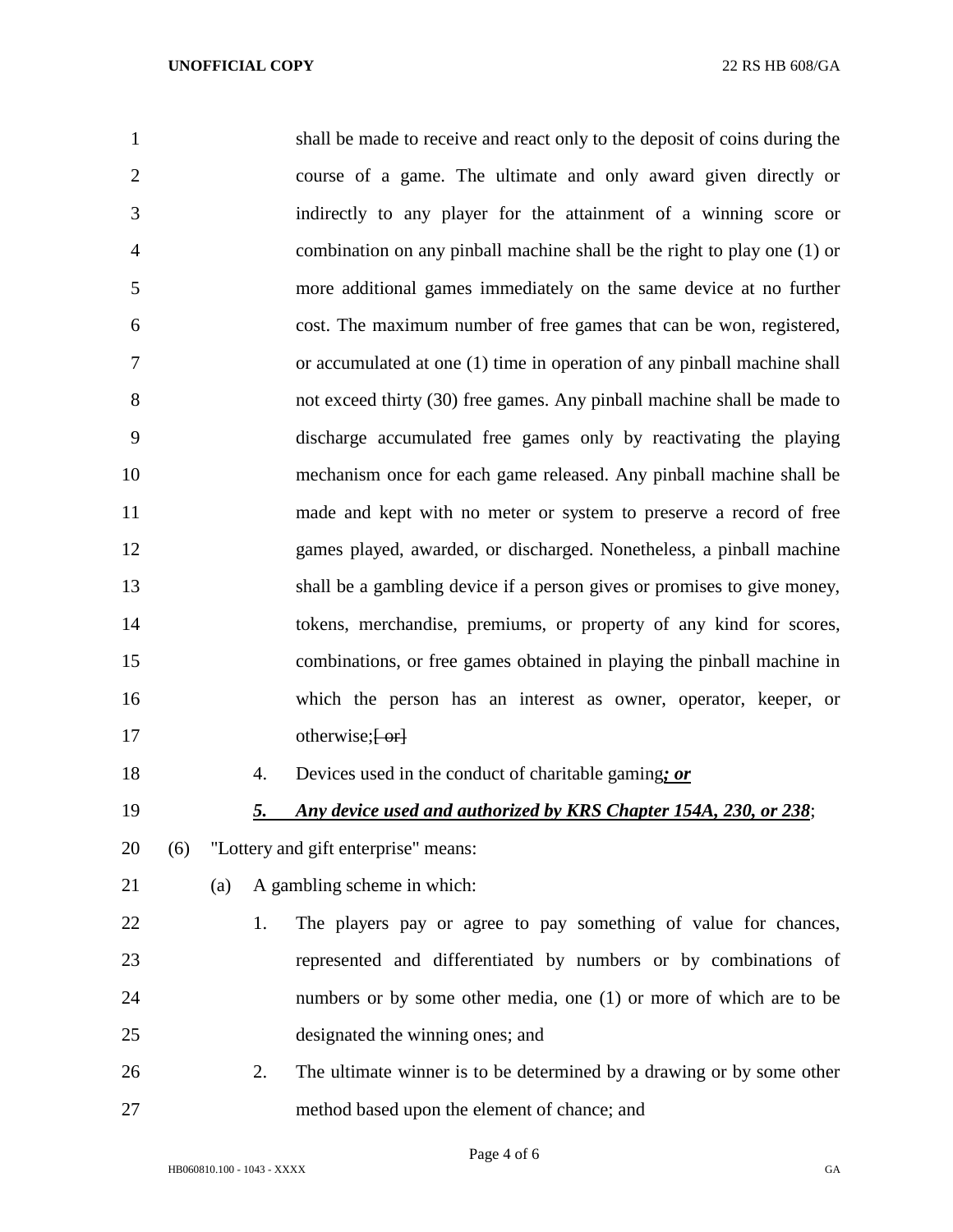- 
- 3. The holders of the winning chances are to receive something of value; and
- (b) A gift enterprise or referral sales plan which meets the elements of a lottery listed in paragraph (a) of this subsection is to be considered a lottery under this chapter;

 (7) "Mutuel" or "the numbers games" means a form of lottery in which the winning chances or plays are not determined upon the basis of a drawing or other act on the part of persons conducting or connected with the scheme, but upon the basis of the outcome or outcomes of a future contingent event or events otherwise unrelated to the particular scheme;

 (8) "Player" means a person who engages in any form of gambling solely as a contestant or bettor, without receiving or becoming entitled to receive any profit therefrom other than personal gambling winnings, and without otherwise rendering any material assistance to the establishment, conduct, or operation of the particular gambling activity. A person who engages in "bookmaking" as defined in subsection (2) of this section is not a "player." The status of a "player" shall be a defense to any prosecution under this chapter;

 (9) "Profiting from gambling activity" *means*[-- A person "profits from gambling 19 activity" when, other than as a player, *the person* [he] accepts or receives or agrees to accept or receive money or other property pursuant to an agreement or understanding with any *other* person whereby *the person*[he] participates or is to participate in the proceeds of gambling activity;

- (10) "Simulated gambling program" means any method intended to be used by a person playing, participating, or interacting with an electronic device that may, through the application of an element of chance, either deliver money or property or an entitlement to receive money or property; and
- (11) "Something of value" means any money or property, any token, object, or article